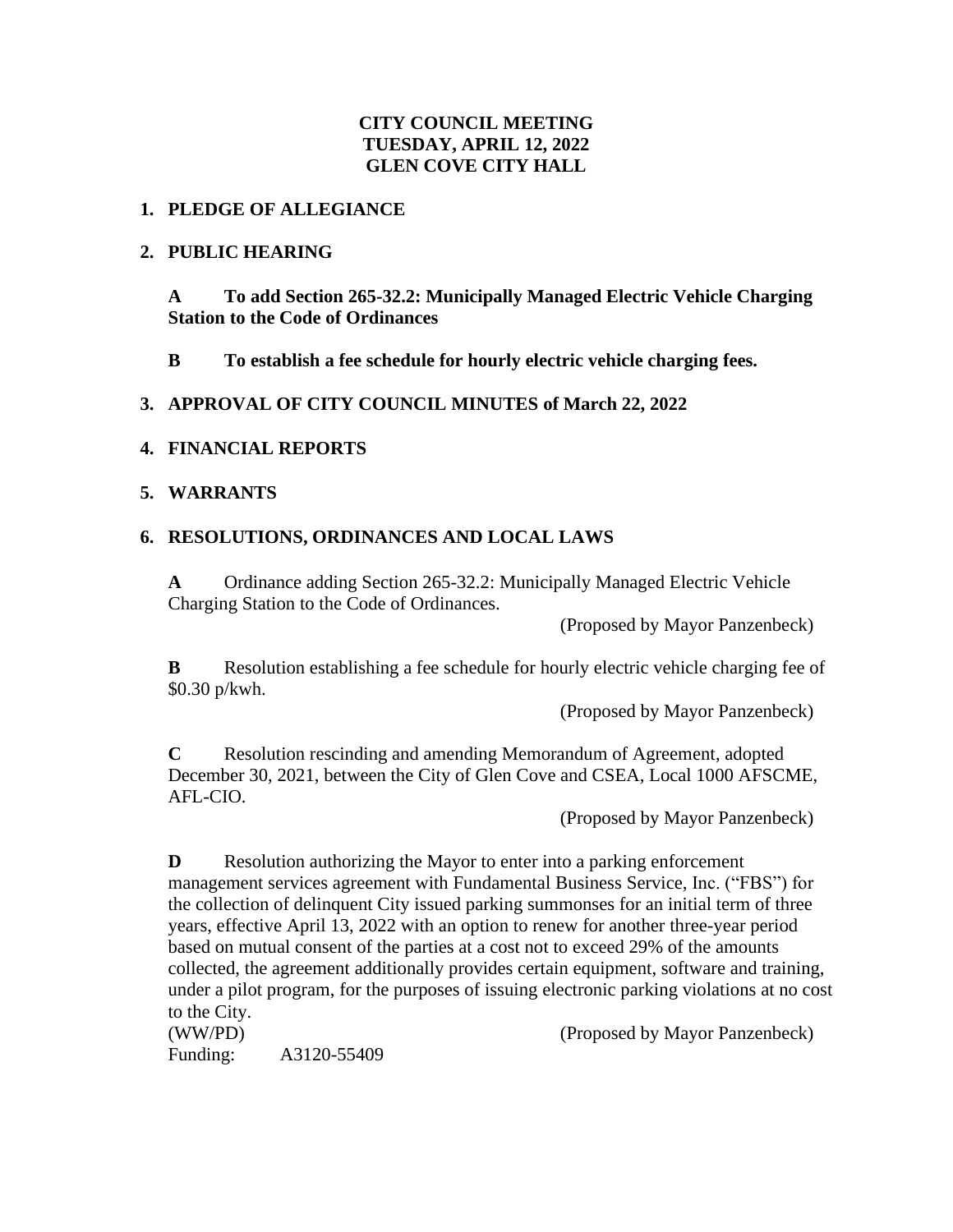**E** Resolution authorizing the Mayor to accept the proposal of and enter into an agreement with Newport Engineering, P.C., to provide professional services associated with the continued improvements/rehabilitation construction at Morgan Park, for an amount not to exceed fee inclusive of expenses of \$12,000. (LS/DPW) (Proposed by Mayor Panzenbeck)

**F** Resolution authorizing the Mayor to enter into a professional service agreement with H2M Architects and Engineers to provide an evaluation of the replacement of a 250,000 gallon elevated storage tank at Leech Circle, services to be performed in accordance with the City/H2M On-Call Services Agreement for the not to exceed fee, inclusive of expenses, of \$38,500. (LS/DPW) (Proposed by Mayor Panzenbeck)

**G** Resolution authorizing the Mayor to enter into an annual service agreement with North Shore Golf Car Service, Inc., retroactive to January 1, 2022, for the maintenance of 61 golf cars at the annual rate of \$10,950.00.

(Proposed by Mayor Panzenbeck)

**H** Resolution authorizing the Mayor to accept the proposal of and enter into an agreement with Anker's Electric Service, Inc., to obtain and install a transfer switch for a generator located at Duck Pond Road water facility, in the amount of \$54,529.00. (LS/DPW) (Proposed by Mayor Panzenbeck)

**I** Resolution accepting a grant in the amount of \$8,000 from Senate Majority Initiative Form, division of Criminal Justice Services, for services and expenses related to Glen Cove Police Department to combat gang violence through the continued funding of the PRIDE program and anti-gang education in local school districts. (WW/PD) (Proposed by Mayor Panzenbeck)

**J** Resolution authorizing certain Budget Transfers and Amendments. (MP/FD) (Proposed by Mayor Panzenbeck)

**K** Resolution authorizing the purchase of a 2017 Ford Explorer, from the Inc. Village of Sands Point, for the Glen Cove Auxiliary Police, in the amount of \$5,000. (FP/AP) (Proposed by Mayor Panzenbeck)

**L** Resolution authorizing the Mayor to accept certain determinations of hearing officers and stipulations of settlement for Small Claims Assessment Review claims, and approves certain refunds.

(TH/CA) (Proposed by Mayor Panzenbeck)

**M** Resolution accepting the proposal of and entering into an agreement with Tanner Consulting Group, to provide a golf ball trajectory study and plan for the Glen Cove Driving Range, in an amount not to exceed \$5,000.

(Proposed by Mayor Panzenbeck)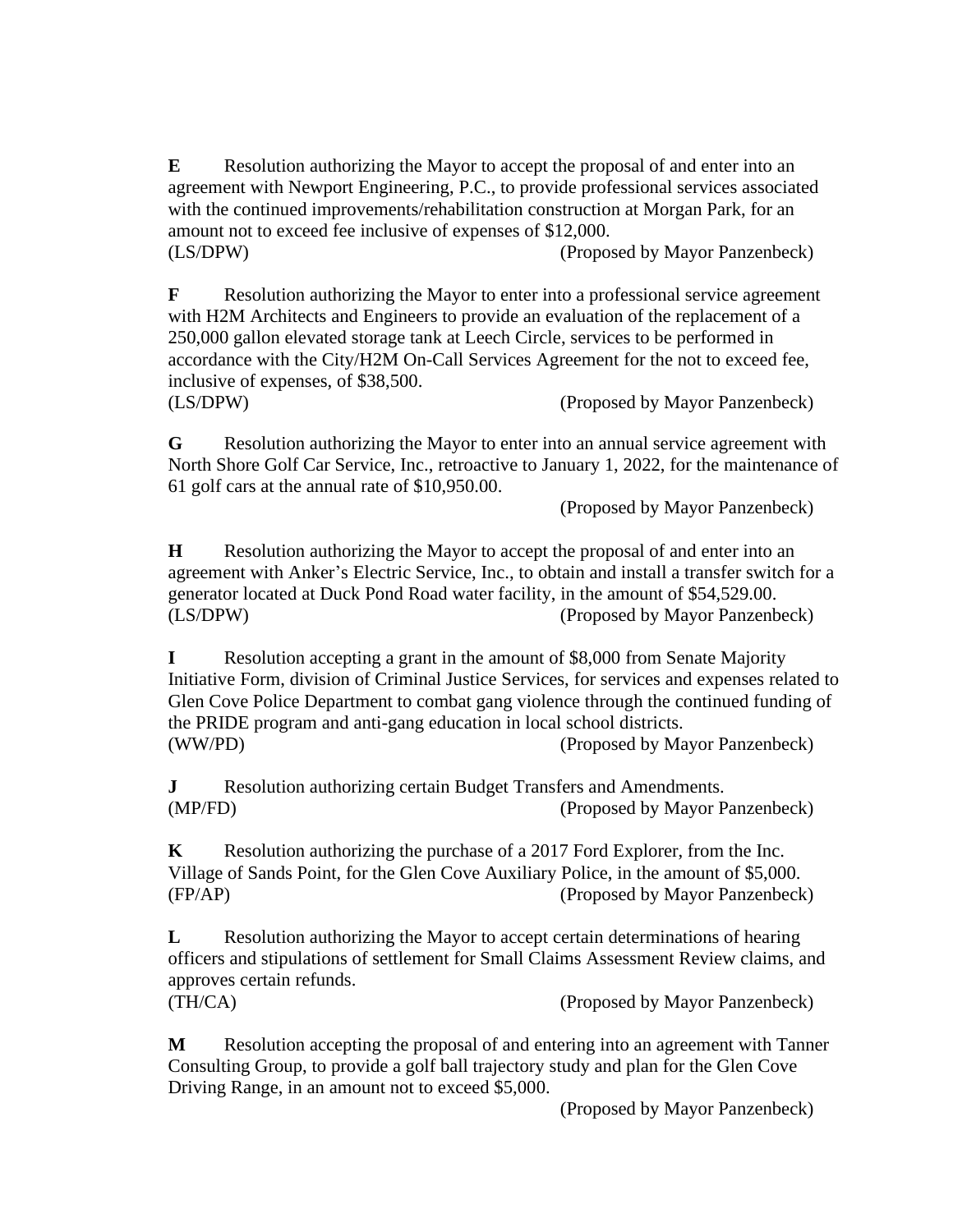**N** Resolution authorizing the Mayor to enter into a service agreement with Stryker, to provide preventive maintenance, inspection and unlimited repairs for cardiac monitors, effective July 8, 2022 through July 7, 2023, in the amount of \$9,822.60. (CD/EMS) (Proposed by Mayor Panzenbeck)

**O** Resolution authorizing the Mayor to enter into an annual preventative maintenance service agreement with Hilo Equipment & Services for two (2) garage doors, in the amount of \$250, approximately every 180 days, not to exceed \$1,000 per year.

(CD/EMS) (Proposed by Mayor Panzenbeck)

**P** Resolution authorizing the Mayor to enter into an agreement with Claynation for the City of Glen Cove Youth Bureau Summer Program, for five (5) sessions between July 5<sup>th</sup> through August 5<sup>th</sup>, 2022, at a rate of \$15.00 per child. (ST/YB) (Proposed by Mayor Panzenbeck)

**Q** Resolution authorizing the Mayor to enter into an agreement with Laser Bounce for the City of Glen Cove Youth Bureau Summer Program, for July 29, 2022, at a rate of \$19.95 per child and \$7.50 per camp counselor. (ST/YB) (Proposed by Mayor Panzenbeck)

**R** Resolution authorizing the Mayor to enter into an agreement with Active Kidz for the City of Glen Cove Youth Bureau Summer Program, on July 15, 2022, at a rate of \$22.00 per child plus \$75 Janitorial fee. (ST/RB) (Proposed by Mayor Panzenbeck)

**S** Resolution authorizing the Mayor to enter into an agreement with Christopher MacDonald, for the City of Glen Cove Youth Services and Recreation, to provide tennis lessons to be held at Stanco Park Courts for eleven weeks, four nights per week, June 13 through August 18, 2022, in the amount of \$165 per day for a maximum of 28 days for regular session and \$330 per day for double session, August 8 – August 12, 2022. (ST/YS&R) (Proposed by Mayor Panzenbeck)

**T** Resolution authorizing Police Officers Vincent Oppedisano, Christopher Pascucci, Andrew Mozer and Gregory Denk to attend Weight School at Suffolk County Fire Academy April 28 and April 29, 2022, in the total amount of \$1,185.40. (WW/PD) (Proposed by Mayor Panzenbeck)

**U** Resolution authorizing RXR, along with the City of Glen Cove Youth Services and Recreation to hold the "First Annual Garvies Point Kite Festival", to be held at Garvies Point Park on April 30, 2022, with a rain date of May 1, 2022, 10:00 a.m. to 1:00 p.m.

(Proposed by Mayor Panzenbeck)